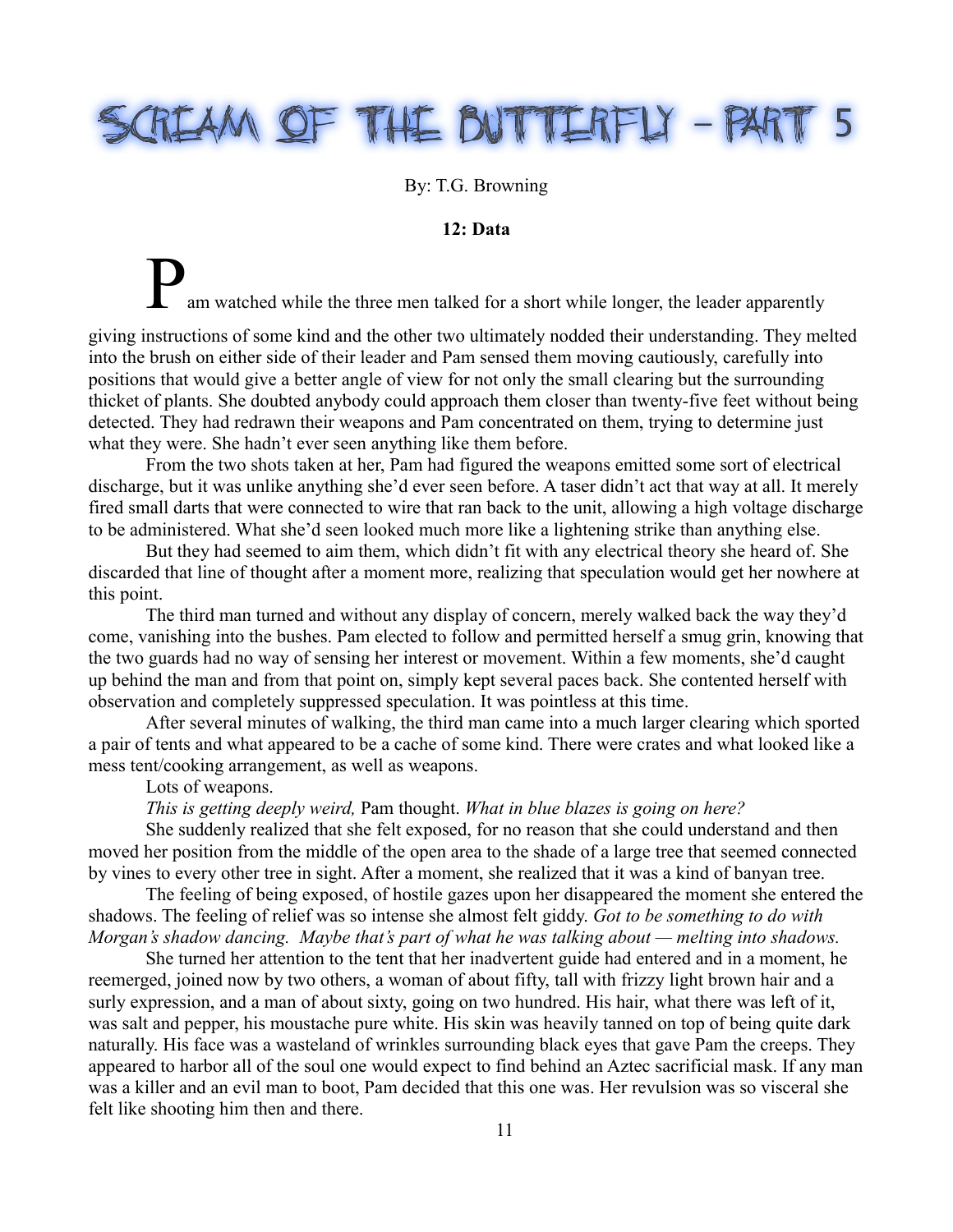She stopped herself.

A talk ensued and this one was in English. "Chua, I want that person, now. Dead or alive, I want to know exactly what happened and I can't until you at least bring me a body to question." Pam stiffened. *Judas Priest. A freaking necromancer. That's all I need right now.*

The man who had led Pam to the encampment looked mildly apologetic. "No trace whatsoever. When I say trace, I *mean* trace. The person, a woman I think, burst out of the gate, hit the ground and began shooting. She killed both guards. And then got *out* of there by some method I don't understand at all." He glared at the two in front of him. "I'm no neophyte — I can detect quite a few things that most people can't. But I lost her trail within three or four steps. I have *no* idea what she did."

The woman spoke. "That has to be that Whitby woman. She's McKinley's partner but she doesn't know any of the arts." The woman sound both musing and dubious.

"And McKinley is occupied right now." This was from the old man. His eyes seem to bore into the man he'd called Chua.

"Maybe she got some sort of device or amulet from him. I don't know. But she's gone and I have no way of tracking her. *You* don't either, so get off my back."

For a moment, Pam thought the old man would explode but he eventually took a deep breath. He said, in an almost mild tone, "True. I suggest you refrain from pointing that out any more or I'll be somewhat offended. You really don't want to offend me, Chua. You are no more than an infant in the arts and I won't waste my time being gentle. Do you understand?"

"Jon, shut up. Quit threatening the help and do something constructive. What about pulling in some favors from the elementals? They have abilities we lack. You yourself admit that."

The man regarded the woman for long seconds and then with a totally impassive face, replied. "You do it, Sarah. I'm occupied right now with keeping our pair of scraithinths from laying waste to the surrounding countryside. That's a bit more important, don't you think?"

Grimly, the woman nodded agreement. She glared at Chou. 'I can't do it alone, I don't have the power. You'll have to help me." Chou looked between the two and after locking eyes with the old man for several long, tense seconds, nodded.

"Right. Let's see what they have to say."

Pam watched as the two of them went back into the tent and the old man, Jon, stood silently, gazing really at nothing as he concentrated on something unseen and far away.

The scraithinths. He had to be checking up, exerting whatever control or influence he might have with them. Pam thought for a moment, trying to piece things together. She at least had managed to identify the source of the break in — that was clear. Jon and Sarah appeared to be the leaders and certainly had the powers required and the cunning to plan the robbery. How and why they'd gotten aid from a weird, alien type of elemental remained to be seen but Pam had a feeling that there was some sort of exchange behind that cooperation, rather than any overt force on the part of Jon. The little she'd seen of that earth elemental had convinced her it was not one that could be controlled — dealt with, possibly destroyed but not controlled by any human.

The motive for the robbery had to be to steal secrets and why they'd bungled that the first time around wasn't clear. Perhaps they'd had problems with the scraithinths — that was the most likely. Something had required them to get in and get out before they had had a chance to get to stripping the computers of their information. That would explain why they had returned. And why they had been prepared for both Kevin and Pam, expecting them. They had noticed Kevin's bugs and magical traps and nullified them easily enough. It wouldn't have taken them long to trace back who had been hired and what they were capable of, *if they hadn't already known.*

Pam felt that perilous presence stir below her and she narrowed her eyes intently, watching Jon at work. Some communication seemed to be going on though this was the first time Pam had ever witnessed what amounted to telepathy. Every dealing she'd seen Kevin have with elementals had been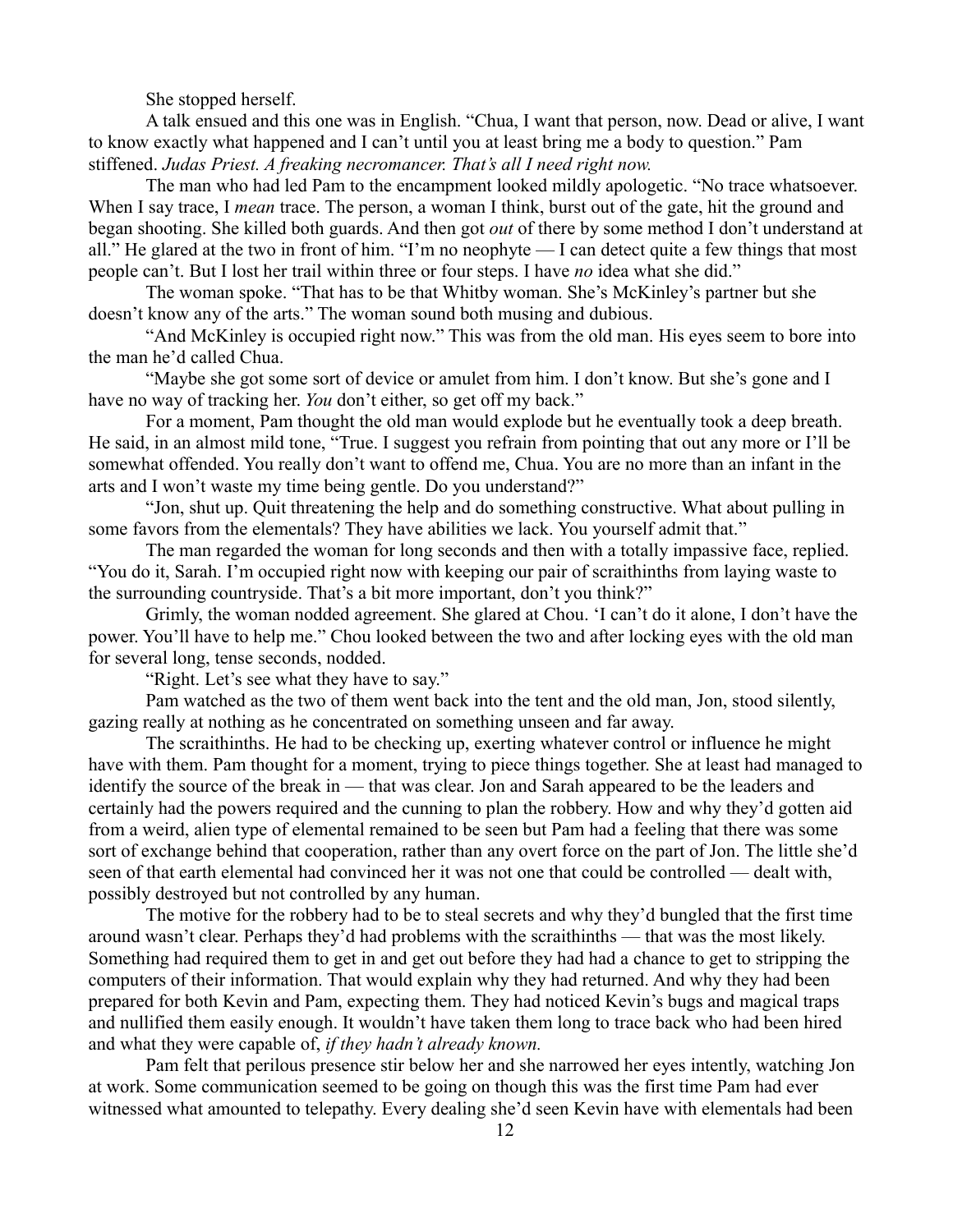face-to-face, often very vocal, though in weird languages and tones. Pam figured it was prudent caution

on the part of the old man that limited the contact.

Pam suddenly grinned to herself. From the expression on Jon's face, he wasn't terribly pleased with the response he was getting. She didn't get to enjoy it very long because about then, she found herself surrounded by the flickering light of dancing salamanders. They danced and circled and spun in delight as if they found a long lost friend. Perhaps one of them had — but it betrayed her presence.

She backpedaled into deeper shadow and cleared her mind, concentrating entirely on stepping into the void she envisioned. She did her best to become nothing more than a wisp of darkness without form or thought.

It must have worked. The salamanders didn't follow her and she found herself presented with a rather large problem. She could garner information, spy, but only by revealing herself. Worse, the scraithinth below her seemed to have become aware of her presence and she felt it begin to approach through the ground below. She felt the faintest of tremors, as if a mild earthquake had begun and as she watched, the ground around Jon surged upward.

Jon rolled. His concentration totally disrupted; the scraithinth came forth and Pam got a much better look than she had before. Much too good a look.

# **13: Ambush**

The filing cabinet surged backwards suddenly, as if it had been kicked by a horse. It crashed into the desk between Kevin and the door, upset the tripod and nearly knocked Kevin down. He felt a stab of pain as he reflexively grabbed for support from the desk, caught his balance and then pulled himself back into position, further straining his back in the process. He ignored it, righted the tripod checked to make sure the candle was still lit and frozen in stasis and then picked up the ice cubes and bottled water.

The door shattered. Shards of wooden veneer and chunks of metal flew away from the frame and Kevin could see the scraithinth standing in the wreckage of the doorway. The eyes glowed yellow and red with a hellish intensity and it kicked the remainder of the wooden wreckage out of the way before stepping into Paige's office. Kevin began to chant in ancient Greek and then paused, and dumped the ice cubes into the candle flame.

Under the stasis spell Kevin had invoked, the candle flame *absorbed* the ice and he snatched up the bottled water, shook it once more keeping it corked with his thumb. He directed the spurting water into the stasis bound flame aimed at the scraithinths. He spoke two Persian words of command, enjoining the three elements to fuse.

Beneath the tripod, the runic letters exploded into white light as all of the components obeyed his will. The runes carried the power and meaning of Kevin's intent, the candle flame, frozen in stasis above them, intimately connected by wax to the mint and anise powder which amplified Kevin's intent, channeled that power into a tight, laser-like beam, striking the elemental squarely on its chest. For a split second, the beam had no effect, but then Kevin — still chanting and directing the application of energy — could see the beam begin to erode the earth elemental.

It howled, a weird piping sound that carried a guttural undertone. It froze in place, the arms reaching toward the blankness that slowly expanded on its chest and after a few seconds more, all movement ceased as frozen fire, air and water began to overpower the magic which gave form to the elemental. Kevin gritted his teeth as he threw his own life force into the beam, gambling everything on this one attack.

The creature's weird cry began to falter.

Kevin's legs began to shake and sweat poured down his face. His arms shook and he had to steel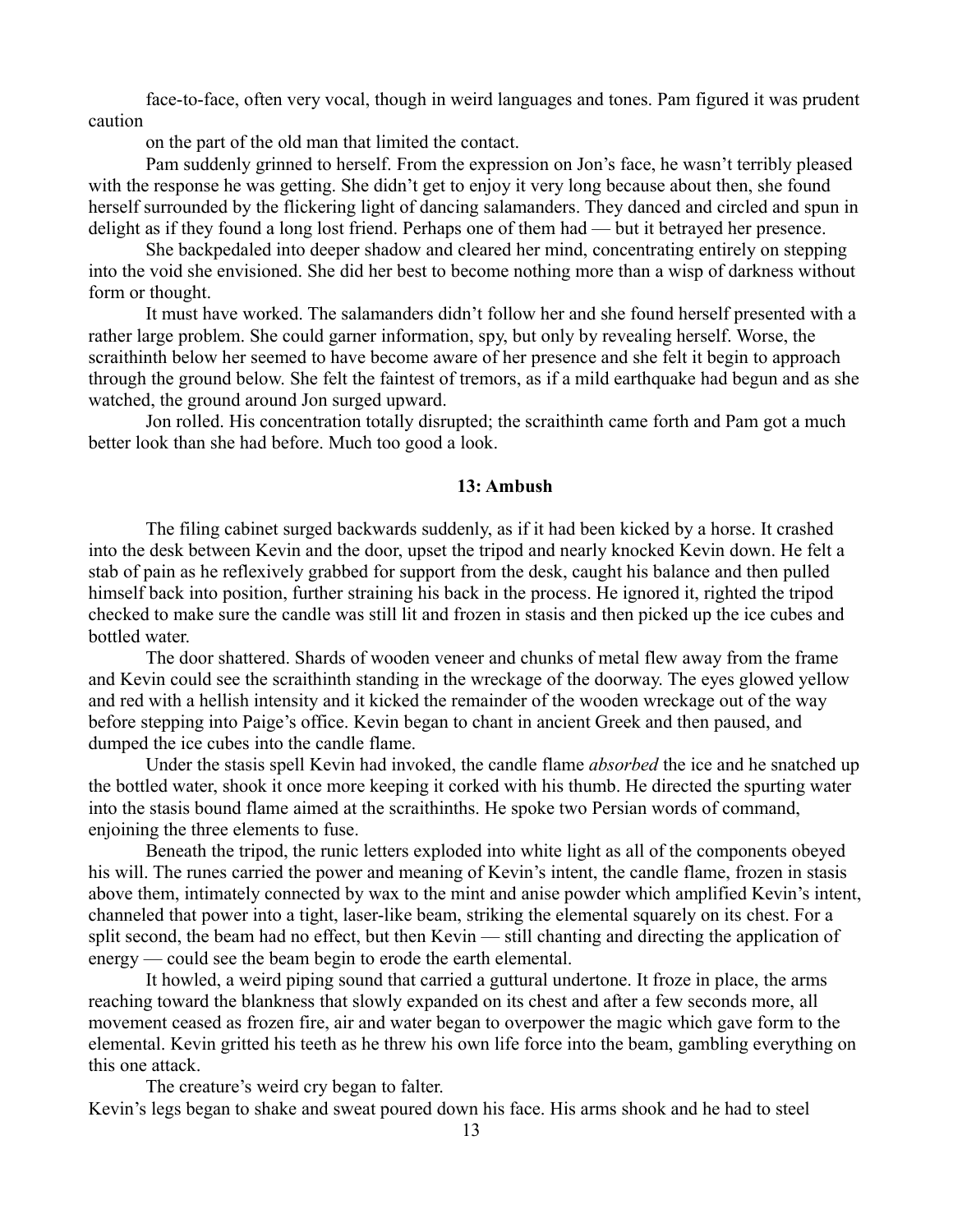himself to keep the beam focused and centered. It seemed to go on forever and Kevin was wracked with searing pain. It *hurt*.

Kevin had nearly collapsed when the scraithinth's piping, undulating cry suddenly ceased. The light of the eyes disappeared and then the creature disintegrated into dusty sand and ash. That was the last Kevin saw before a gray fog took his vision and he blacked out.

## **14: Counterstrike**

The scraithinth scooped up the necromancer in its arms and Jon *screamed*. Pam saw the gray slime begin to coat the man, his flesh beginning to liquefy and smoke as the elemental issued a thunderous series of indescribable sounds. For a moment, Pam wondered what had happened, but suddenly, her mouth dropped open as she realized that the creature was enraged, *because Kevin had killed the other one!* Pam might not know the words but the emotion of rage and grief combined were unmistakable. It was going to take apart everything it could find and Pam had better get some distance, now, or she might just be another bowl of protein soup.

She moved like a shot, circling the scraithinth by a wide margin but making for the tent where Chou and Sarah had disappeared. The way that thing was killing the old necromancer was as ugly a method as Pam could imagine and she elected to give the other two some warning of their danger. After that, they were on their own.

Pam sped into the tent only to find both of them sitting at a folding table, recovering from what had to have been a shock when the salamanders had bolted and run. They had apparently tried to stop them and been consequently dazed. Pam stepped out of concealment, reached over and slapped the woman across the face, bringing her around quickly.

"Your buddy Jon is getting eaten about now. I'd make for the hills if I were you." Pam spat out before giving Chua a slap as well. "Keep the hell out of Boston, or I'll blow the two of you away faster than you can blink, got me?"

As if to punctuate her remark, the scraithinth emitted another bellowing roar and both Chua and the woman paled. Before they could make another move, Pam stepped into concealment once again, vanishing before their eyes. They didn't spend any time coming to a decision, but exited the tent at a run, only to find themselves face to face with the scraithinth and what was left of Jon.

There wasn't much, actually, but they got the stinking, now mushy remains in their faces as the elemental closed with them. Their screaming started almost immediately.

Pam was already far away. She had been sprinting, if you could call what she was doing running, and now slowed to an easy pace. With concentration, she found she could increase her actual ground speed quite a bit without any more effort than she was currently putting out; she settled for that.

Underbrush, trees, thickets of any kind, offered no resistance to her as she found herself automatically shifting and flowing — dancing — along the path of least resistance, melting into the deep shadows of the jungle and briefly becoming visible as a flashing darkness in that twilight world.

She presently came to a river and found herself balked. That feeling of being visible flared terribly and she realized that she had to have some sort of shadow to cross — that she actually was inside the shadows while she moved and that her ability to move freely had a limitation.

Pam paused, not sure what to do at that point. Putting more distance between her and the scraithinth was probably unnecessary. She had to have crossed a dozen miles by now. But where was she? Which direction should she be taking?

From the sun, she gathered that it was early afternoon. If she were in the Far East, it should be between ten and fourteen hours difference in time. She marked what would be west and then regarded the river. It appeared to be flowing to the southwest.

*Okay, better get moving. I'm not going to be able to use their portal so I'm going to have to find my own*